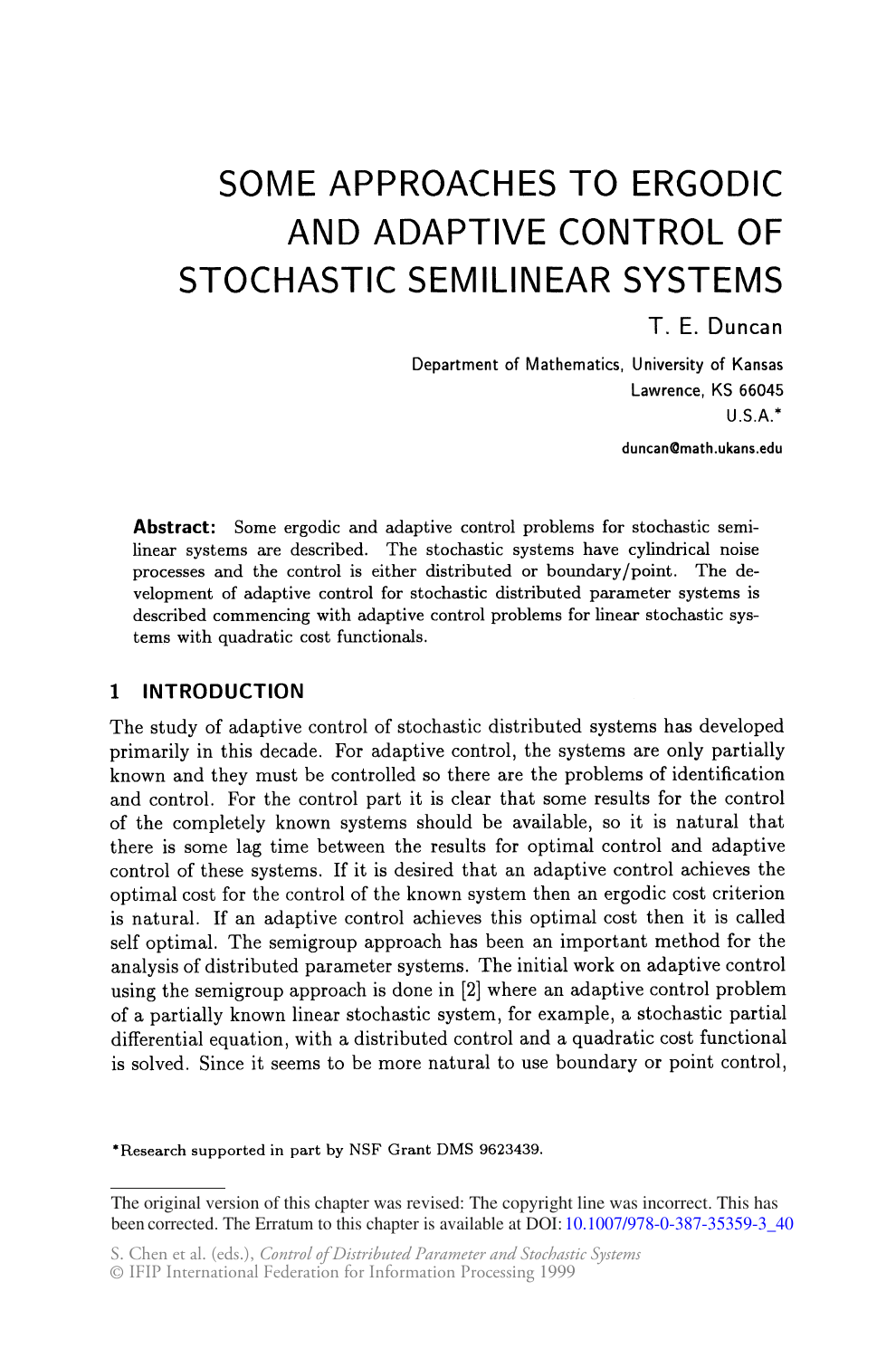instead of distributed control, some adaptive control problems for partially known linear stochastic distributed parameter systems with boundary /point control and quadratic cost functionals are solved in [3, 4]. These adaptive control problems use the optimal controls for deterministic, linear distributed parameter systems with infinite time horizon, quadratic cost functionals. It is well known, at least for finite dimensional systems, that the optimal control for the deterministic system gives the optimal control of the stochastic system with the corresponding ergodic cost. However this relation assumes that the systems are linear and the cost functional is quadratic.

For stochastic semilinear systems the situation is significantly more com<sup>p</sup>licated. There are questions of existence and uniqueness of the solutions of the stochastic differential equations that describe the stochastic semilinear systems. The transition measures and semigroup for the solution of a stochastic semilinear system with a Markov-type control have to be shown to be strongly Feller, tight and irreducible so that invariant measures exist and are unique. These results are important for the ergodic control problem. For the adaptive control problem it is important to verify the continuity of the optimal cost and the optimal control with respect to parameters. These properties are important because typically a strongly consistent family of estimates of the unknown parameters is constructed and it is desired to show that a certainty equivalence adaptive control, that is obtained by using the estimate of the unknown parameter in place of the true parameter in the optimal control, converges in some sense to the optimal control and the "running" costs for this adaptive control converge to the optimal ergodic cost for the known system.

For modelling of the controlled stochastic semilinear system there are distributed and boundary /point control. For boundary /point control some results have been obtained for ergodic control and continuity properties for adaptive control in [6]. While these results provide important information for both ergodic and adaptive control, an optimal control is not given explicitly so that the continuity of an optimal control with respect to parameters is not known. Thus, if a certainty equivalence adaptive control is used with a strongly consistent family of estimates of the unknown parameter, then it is not clear that these adaptive controls converge to an optimal control for the true system. For distributed control of parameter dependent semilinear stochastic systems, some results have been obtained for ergodic control and continuity properties for adaptive control in [5]. However, an optimal control is not given explicitly, so it is difficult to verify that a family of adaptive controls converges to an optimal control. Another approach to ergodic cost, distributed control is given in [8]. While these results have potential application to adaptive control, it seems that more information is required about an optimal control.

For some ergodic, distributed control problems of stochastic semilinear systems, a Hamilton-Jacobi-Bellman equation is solved and an optimal control is <sup>g</sup>iven in [9]. In [7] the results in [9, 10] are used as a starting point for the verification of continuity properties of the optimal cost and an optimal control with respect to parameters. These results are used to solve an adaptive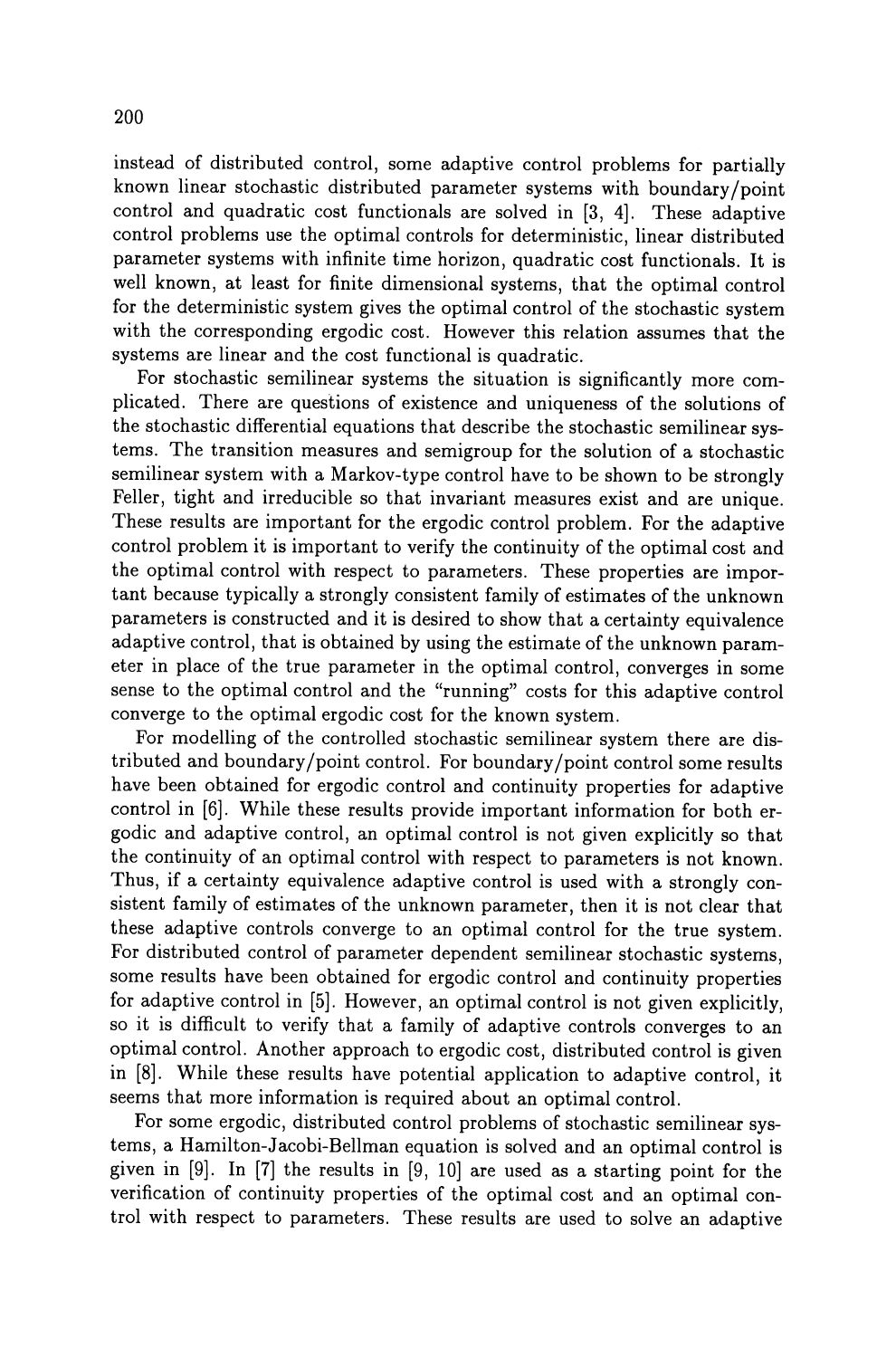control problem. Some of these results are described explicitly in this paper. The proofs of the results that are given here are contained in [7]. The noise process that occurs in these semilinear stochastic systems is cylindrical, that is, it does not exist in the Hilbert space where the state of the system is described. Thus the semigroup associated with the linear part of the semilinear system is required to regularize this cylindrical noise.

## 2 **PRELIMINARIES**

A partially known stochastic semilinear system is described with a distributed control.

Let  $(X(t), t > 0)$  be an *H*-valued, parameter dependent, controlled process that satisfies the (formal) stochastic differential equation

$$
dX(t) = (AX(t) + f(\alpha, X(t)) - u(t))dt + Q^{1/2}dW(t)
$$
\n(2.1)  
\n
$$
X(0) = x
$$

where *H* is a real, separable Hilbert space with inner product  $\langle \cdot, \cdot \rangle$  and norm  $|\cdot|$ ,  $A : Dom(A) \rightarrow H$  is a densely defined, unbounded linear operator on *H,*  $f(\alpha, \cdot) : H \to H$  for each  $\alpha \in \mathcal{A} \subset \mathbb{R}^d$  that is a compact set of parameters,  $(W(t), t > 0)$  is a standard, cylindrical H-valued Wiener process defined on a filtered probability space  $(\Omega, \mathcal{F}, (\mathcal{F}_t), \mathbb{P})$  and  $Q \in \mathcal{L}(H)$ . The family of admissible controls is

$$
\mathcal{U} = \{ u : \mathbb{R}_+ \times \Omega \to B_R \mid u \text{ is measurable and } (\mathcal{F}_t) \text{ adapted} \}
$$
 (2.2)

where  $B_R = \{y \in H \mid |y| \leq R\}$  and  $R > 0$  is fixed. A family of Markov controls, e.g.,  $u(t) = \tilde{u}(X(t))$ , is also considered where  $\tilde{u} \in \tilde{\mathcal{U}}$  and

$$
\tilde{U} = \{ \tilde{u} : H \to B_R \mid \tilde{u} \text{ is Borel measurable} \}. \tag{2.3}
$$

The cost functionals  $J(x, \lambda, u)$  and  $\tilde{J}(x, u)$  are given as

$$
J(x, \lambda, u) = \mathbb{E}_{x, u} \int_0^{\infty} e^{-\lambda t} (\psi(X(t)) + h(u(t))) dt \qquad (2.4)
$$

and

$$
\tilde{J}(x,u) = \liminf_{T \to \infty} \mathbb{E}_{x,u} \frac{1}{T} \int_0^T (\psi(X(t)) + h(u(t))) dt \qquad (2.5)
$$

where  $\lambda > 0$  and  $h : B_R \to \mathbb{R}_+$  and  $\psi : H \to \mathbb{R}$  that describe a discounted and an ergodic control problem, respectively.

The following assumptions are selectively used to solve an adaptive control problem.

(A1) The linear operator  $Q = Q^{1/2^*}Q^{1/2}$  is invertible,  $Q^{-1} \in \mathcal{L}(H)$  and  $(S(t), t > 0)$ , where  $S(t) = e^{tA}$ , is an exponentially stable semigroup of contractions, that is,  $||S(t)||_{\mathcal{L}(H)} \leq e^{-\omega t}$  for all  $t \geq 0$  and some  $\omega > 0$ . Furthermore, the semigroup is Hilbert-Schmidt and there is a  $\gamma > 0$  such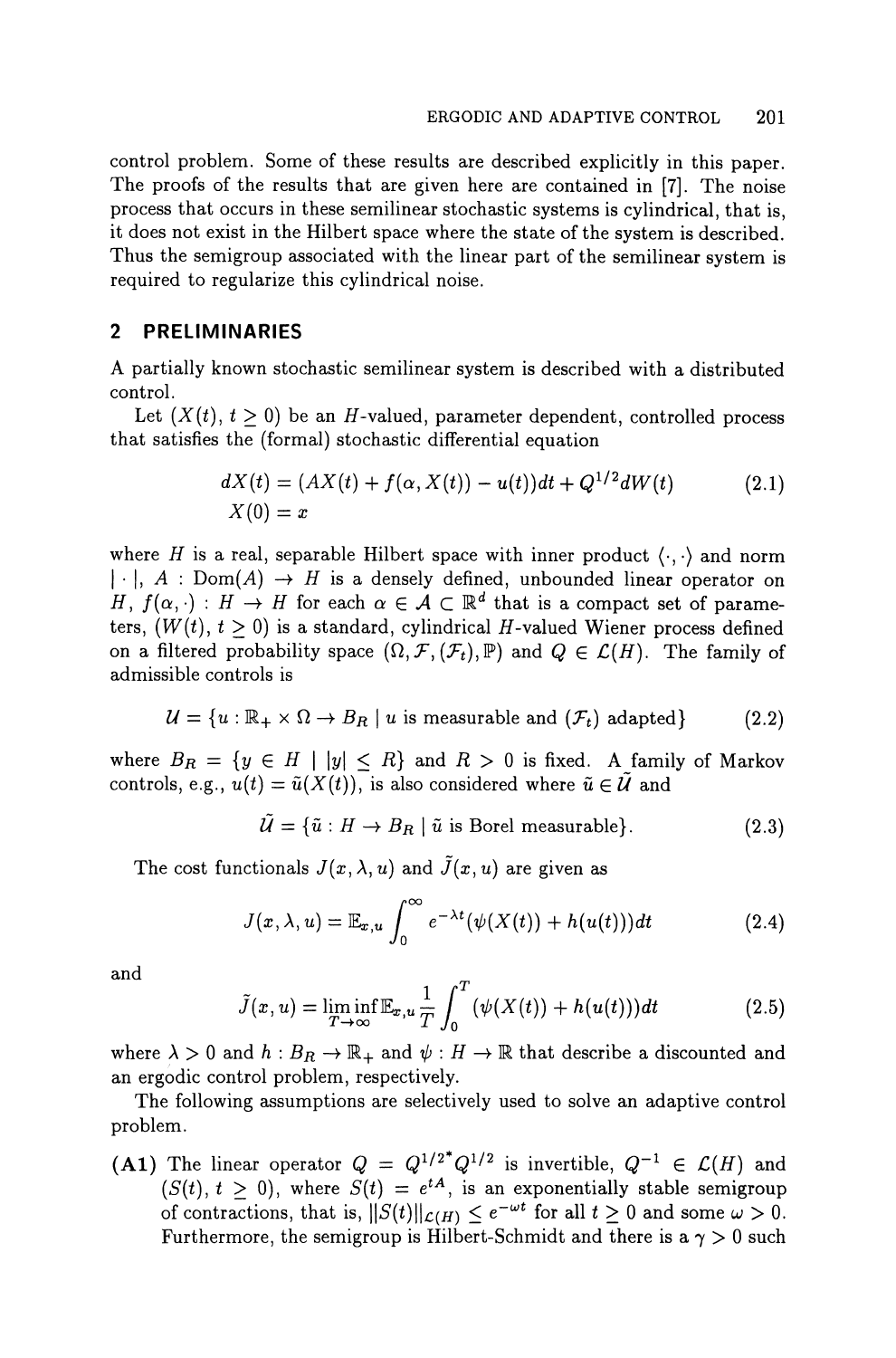that  $\int_0^T t^{-\gamma} ||S(t)||_{\text{HS}}^2 dt < \infty$  for some  $T > 0$  where  $|| \cdot ||_{\text{HS}}$  is the Hilbert-Schmidt norm.

- (A2) The function  $f(\alpha, \cdot) : H \to H$  is Lipschitz continuous and Gateaux differentiable. The Gateaux derivative  $Df(\alpha, \cdot)h$  is continuous on *H* for each  $h \in H$  and  $\alpha \in \mathcal{A}$  and there is a  $\beta \in \mathbb{R}$  such that  $\langle Df(\alpha, x)h, h \rangle$  $(\beta|h|^2)$  for all  $x \in H$ ,  $h \in H$  and  $\alpha \in \mathcal{A}$ .
- (A3) There are constants  $p > 0$ ,  $\theta > 0$  and  $C > 0$  such that  $|f(\alpha_1, x) |f(\alpha_2, x)| < C|\alpha_1 - \alpha_2|^{\theta} (1 + |x|^p)$  for all  $\alpha_1, \alpha_2 \in \mathcal{A}$  and  $x \in H$ .
- $(A4)$   $\psi \in C_b(H)$ .
- (A5) The function  $\psi : H \to \mathbb{R}$  is convex and bounded on bounded sets and continuous. The function  $\tilde{H}: H \to \mathbb{R}$  given by  $\tilde{H}(x) = \sup_{|y| \le R} [\langle y, x \rangle$  $h(y)$  is Lipschitz continuous and Gateaux differentiable. Each directional derivative of  $\tilde{H}$  is continuous on  $H$ .

Some implications of the assumptions  $(A1)$ – $(A5)$  are described now. For the linear stochastic differential equation associated with (2.1), that is,  $f \equiv u \equiv 0$ , there are a unique mild solution and a unique invariant Gaussian probability measure,  $\mu = N(0, Q_{\infty})$  where  $Q_{\infty}$  is a trace class operator on *H*. If (A2) is satisfied then (2.1) has a unique mild solution for each  $u \in \mathcal{U}$  and  $\alpha \in \mathcal{A}$ . If the control in (2.1) has the feedback form  $u(t) = \tilde{u}(X(t))$  where  $\tilde{u} \in \tilde{\mathcal{U}}$  then the solution of (2.1) is obtained by an absolute continuity of measures as a weak solution in the probabilistic sense.

The assumption (A3) is used to verify a suitable continuous dependence of the solutions ofthe ergodic Hamilton-Jacobi-Bellman equations on the parameter which is important to verify the self-optimality of a certainty equivalence adaptive control. The assumptions (A4) and (A5) are standard conditions on a cost functional in the stochastic control of semilinear systems (e.g., [9, 10]). Note that (A5) is satisfied in the case where  $h(x) = |x|^2$  so that  $\tilde{H}(x) = \hat{H}(||x||)$ where

$$
\hat{H}(r) = \begin{cases} \frac{r^2}{4} & \text{if } |r| \le 2R\\ R|r| - R^2 & \text{if } |r| > 2R \end{cases}
$$

To provide some additional perspective for the adaptive control problem, an example of a stochastic partial differential equation that satisfies the assumptions is given. Consider the stochastic PDE

$$
\frac{\partial y}{\partial t}(t,\xi) = \gamma \frac{\partial^2 y}{\partial \xi^2}(t,\xi) + F(\alpha, y(t,\xi)) - u(t,\xi) + \eta(t,\xi)
$$
(2.6)

for  $(t,\xi) \in \mathbb{R}_+ \times (0,1)$  with the initial condition  $y(0,\xi) = y_0(\xi)$ .  $\xi \in (0,1)$  and the Dirichlet boundary conditions

$$
y(t,0)=y(t,1)=0
$$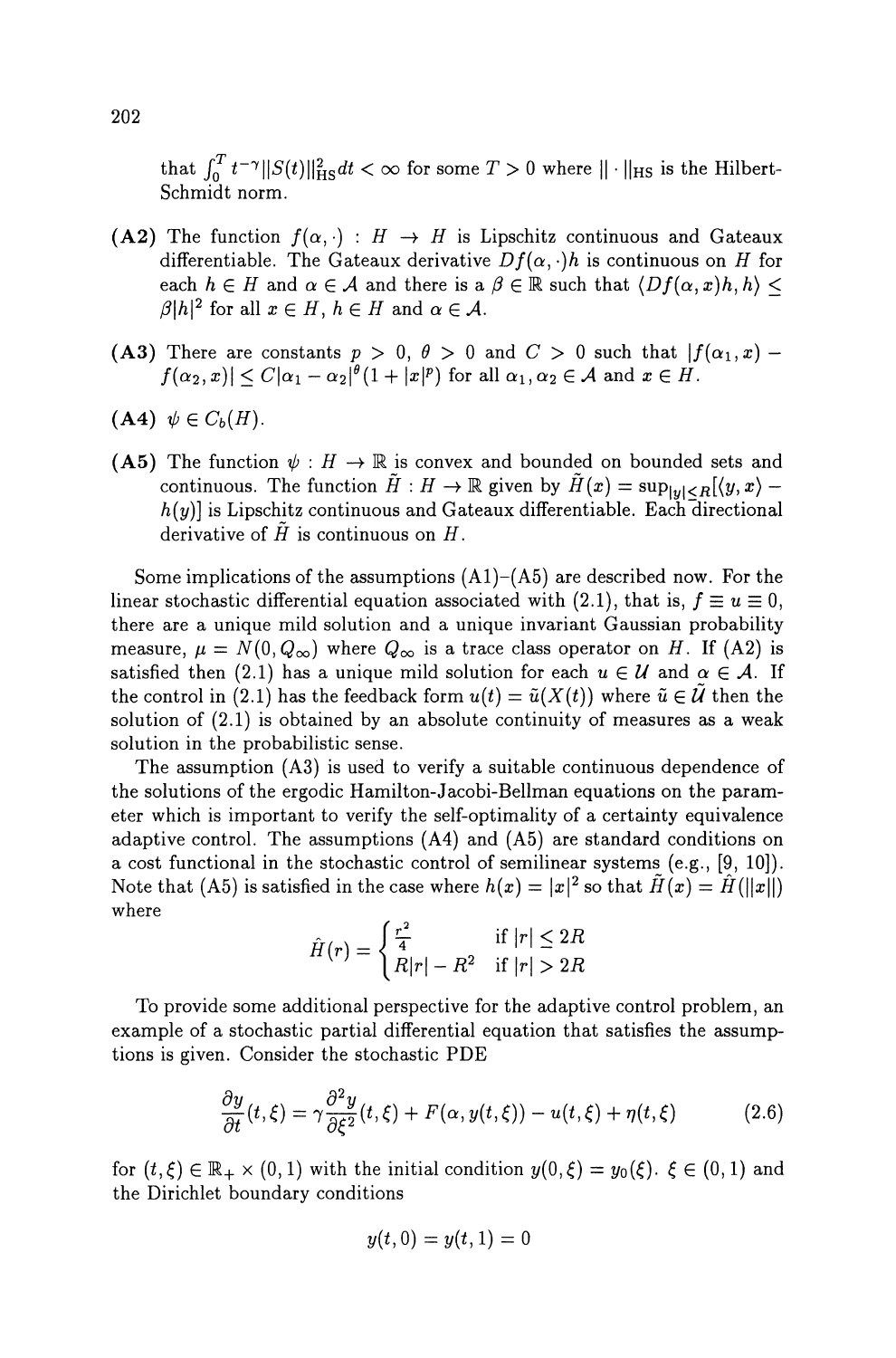for  $t \geq 0$  and  $\gamma > 0$  is a constant,  $F: \mathcal{A} \times \mathbb{R} \to \mathbb{R}$  satisfies  $F(\alpha, \cdot) \in C^1(\mathbb{R})$  for each  $\alpha \in \mathcal{A}$ ,  $F'(\alpha, y) \leq \beta$  and  $|F(\alpha_1, y) - F(\alpha_2, y)| \leq C|\alpha_1 - \alpha_2|^{\theta}(1 + |y|)$  for some constants  $\beta \in \mathbb{R}_+$ ,  $C > 0$  and all  $\alpha, \alpha_1, \alpha_2 \in \mathcal{A}$ ,  $y \in \mathbb{R}$  and  $\eta$  formally denotes a space time white noise. The control  $(u(t), t > 0)$  is assumed to be adapted to the noise process and to take values in a ball,  $B_R$ , in  $L^2(0,1)$ . The formal equation (2.6) can be rigorously described in a standard way as an equation of the form (2.1) in the Hilbert space  $H = L^2(0,1)$ ,  $A = \gamma(\partial^2/\partial \xi^2)$ ,  $Dom(A) = {\varphi \in L^2(0,1) \mid \varphi, \varphi' \text{ are absolutely continuous, } \varphi'' \in L^2(0,1),$  $\varphi(0) = \varphi(1) = 0$ ,  $f(\alpha, x)(\xi) = F(\alpha, x(\xi))$  for  $x \in H$ ,  $\alpha \in \mathcal{A}, \xi \in (0, 1)$  and a cylindrical Wiener process with  $Q = \delta I$  where  $\delta > 0$  is a constant and *I* is the identity on *I*. For  $\psi$  and *h* in the cost functionals (2.4, 2.5) arbitrary  $\psi \in C_b(L^2(0, 1))$  and  $h : L^2(0, 1) \to \mathbb{R}_+$  satisfying (A5) can be chosen, e.g.,  $h(u) = |u|^2$ . It is well known that all of the assumptions  $(A1)$ – $(A5)$  are satisfied where  $\gamma \in (0, 1/4)$  in (A1).

#### **3 MAIN RESULTS**

The formal Hamilton-Jacobi-Bellman equations corresponding to the control problems  $(2.1, 2.4)$  and  $(2.1, 2.5)$  are respectively

$$
\frac{1}{2}\text{Tr }Q D^2 v_{\alpha}^{\lambda}(x) + \langle Ax, D v_{\alpha}^{\lambda}(x) \rangle + \langle f(\alpha, x), D v_{\alpha}^{\lambda}(x) \rangle \n- \tilde{H}(D v_{\alpha}^{\lambda}(x)) + \psi(x) = \lambda v_{\alpha}^{\lambda}(x) \tag{3.1}
$$
\n
$$
\frac{1}{2}\text{Tr }Q D^2 v_{\alpha}(x) + \langle Ax, D v_{\alpha}(x) \rangle + \langle f(\alpha, x), D v_{\alpha}(x) \rangle \n- \tilde{H}(D v_{\alpha}(x)) + \psi(x) = \rho(\alpha). \tag{3.2}
$$

In (3.2) it is necessary to solve for the pair  $(v_\alpha, \rho(\alpha))$ ,  $\rho(\alpha) \in \mathbb{R}$  for each  $\alpha \in \mathcal{A}$ .

It is clear that the existence of strong solutions to  $(3.1)$  and  $(3.2)$  cannot be expected because of the first two terms on the left hand side of these equations, that is, *Q* is not trace class and *A* is only densely defined in *H.* The approach in  $[9]$  is to replace the first two terms in  $(3.1)$  and  $(3.2)$  by the generator of an Ornstein-Uhlenbeck semigroup in a suitable function space. The results of [9, 10] are used but for simplicity the solutions of (3.1) and (3.2) are defined in a weaker sense which is suitable for the applications to adaptive control.

Let  $\mu = N(0, Q_{\infty})$  be the invariant measure and  $(R_t \varphi)(x) = \mathbb{E}_x \varphi(Z(t))$  be the Markov transition semigroup for the Ornstein-Uhlenbeck process  $(Z(t), t$ 0) that is the solution of (2.1) with  $f \equiv u \equiv 0$ . It is well known that  $(R_t, t \ge 0)$ is a strongly continuous semigroup on the Hilbert space  $\mathcal{H} = L^2(H,\mu)$ . Let  $\mathcal{L}$ be the infinitesimal generator of the semigroup  $(R_t, t \geq 0)$  in  $H$ . Furthermore, let  $\mathcal{L}_0$  be given by

$$
\mathcal{L}_0 \varphi(x) = \frac{1}{2} \text{Tr} \, Q D^2 \varphi(x) + \langle x, A^* D \varphi(x) \rangle \tag{3.3}
$$

for  $x \in H$  and  $\varphi \in \text{Dom}(\mathcal{L}_0)$  where  $\text{Dom}(\mathcal{L}_0) = {\varphi \in C_b^2(H) \mid (1/2) \text{Tr} QD^2 \varphi(\cdot) \in$  $C_b(H)$ ,  $\langle \cdot, A^* D\varphi(\cdot) \rangle \in C_b(H)$ .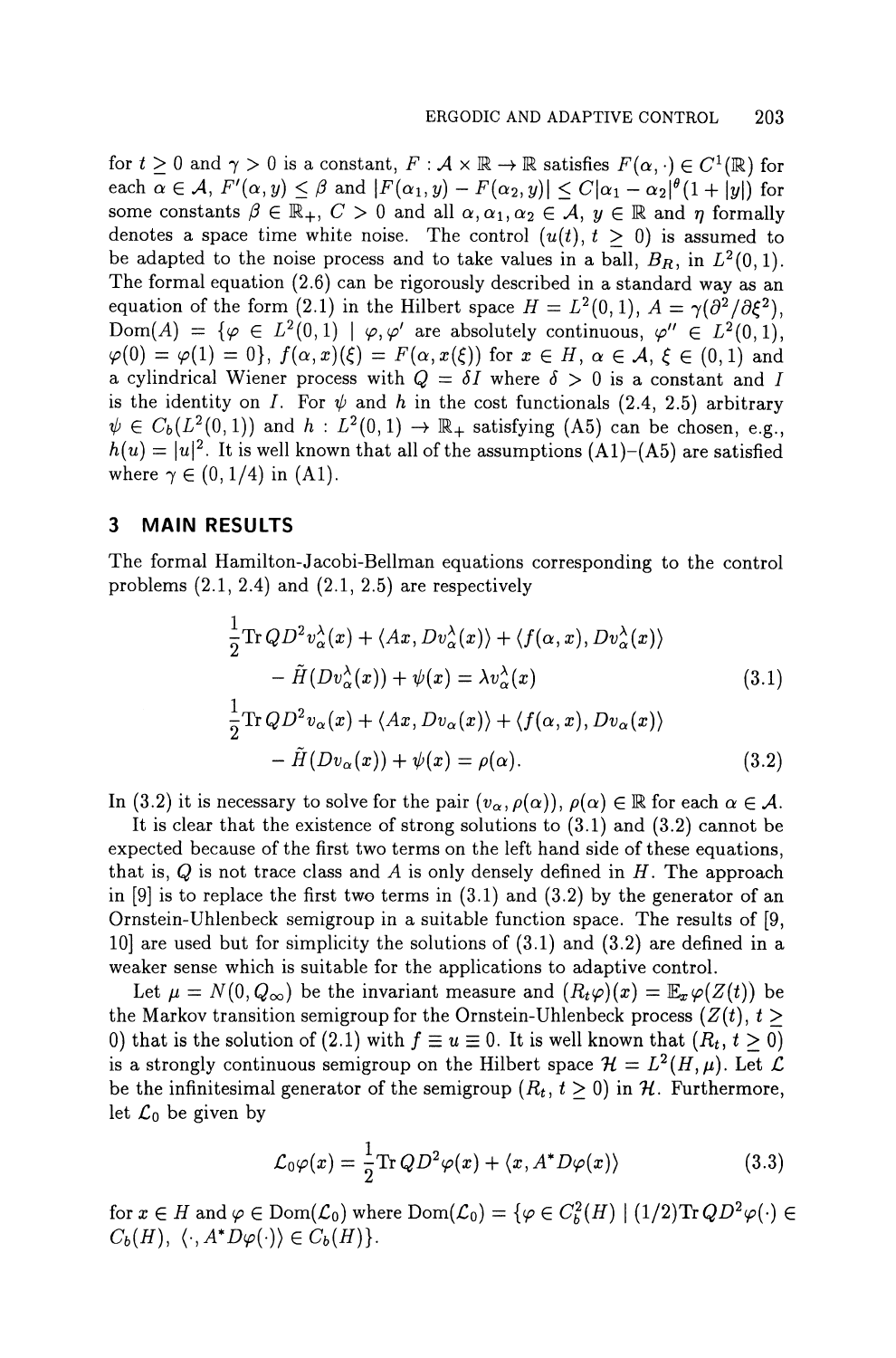Let  $\varphi \in \text{Dom}(\mathcal{L}_0)$  and use the Itô formula to obtain

$$
(\mathcal{L}\varphi)(x) = \lim_{t \downarrow 0} \frac{1}{t} (R_t \varphi(x) - \varphi(x))
$$
  
= 
$$
\lim_{t \downarrow 0} \frac{1}{t} (\mathbb{E}_x \varphi(Z(t)) - \varphi(x))
$$
  
= 
$$
(\mathcal{L}_0 \varphi)(x)
$$
 (3.4)

so  $\mathcal L$  is a closed extension of the operator  $\mathcal L_0$ . This equality, (3.4), motivates the following definition of solution of (3.1) and (3.2).

**Definition 3.1** A function  $v_{\alpha}^{\lambda} \in \text{Dom}(\mathcal{L})$  and a pair  $(v_{\alpha}, \rho(\alpha)) \in \text{Dom}(\mathcal{L}) \times \mathbb{R}$ are solutions to (3.1) and (3.2) respectively if

$$
\mathcal{L}v_{\alpha}^{\lambda} + \langle f(\alpha, \cdot), Dv_{\alpha}^{\lambda} \rangle - \tilde{H}(Dv_{\alpha}^{\lambda}) + \psi = \lambda v_{\alpha}^{\lambda}
$$
 (3.5)

and

$$
\mathcal{L}v_{\alpha} + \langle f(\alpha, \cdot), Dv_{\alpha} \rangle - \tilde{H}(Dv_{\alpha}) + \psi = \rho(\alpha) \tag{3.6}
$$

are satisfied.

This definition of the solutions to  $(3.1)$  and  $(3.2)$  requires only that the solutions be in  $Dom(\mathcal{L}) \subset L^2(H, \mu)$  so the equations (3.5) and (3.6) are understood in an  $L^2(H, \mu)$  sense. This relatively weak notion of solution is used to avoid some technical complications. Some results on the solutions to (3.1) and (3.2) are given in [9] and [10]. It is shown that the solutions are more regular than that required in the Definition 1.3.1. For the following two propositions the parameter  $\alpha \in \mathcal{A}$  is fixed.

**Proposition 3.1** *If* (A1), (A2), (A4) *and* (A5) *are satisfied, then the equation*  (3.1) has one and only solution  $v_{\alpha}^{\lambda}$  in  $\text{Dom}(\mathcal{L}) \cap C_b^1(H)$ . Furthermore,

$$
v_{\alpha}^{\lambda}(x) = \inf_{u \in \mathcal{U}} J(x, \lambda, u)
$$
 (3.7)

so that  $v_{\alpha}^{\lambda}$  gives the optimal cost and an optimal control in feedback form is  $\hat{u}_{\alpha}^{\lambda}(x) = D\tilde{H}(Dv_{\alpha}^{\lambda}(x))$  for the discounted cost control problem (2.1, 2.4).

This proposition has been basically proven by Gozzi and Rouy [10] when  $f(\alpha, \cdot)$  is bounded. The generalization in Proposition 1.3.1 has been done by Goldys and Maslowski [9].

The ergodic control problem is usually considered to be more difficult than the discounted control problem because the Hamilton-Jacobi-Bellman equation (3.2) has an intrinsic degeneracy, that is, there is no uniqueness of the solution to (3.2) because if  $(v_\alpha, \rho(\alpha))$  is a solution of (3.2) then  $(v_\alpha + c, \rho(\alpha))$  for  $c \in \mathbb{R}$ is also a solution.

Let  $R > 0$  in (A5), satisfy

$$
R < \frac{\sqrt{\omega_1}}{|Q^{-1/2}|_{\mathcal{L}(H)} k(\omega_1)\sqrt{\pi}} \tag{3.8}
$$

204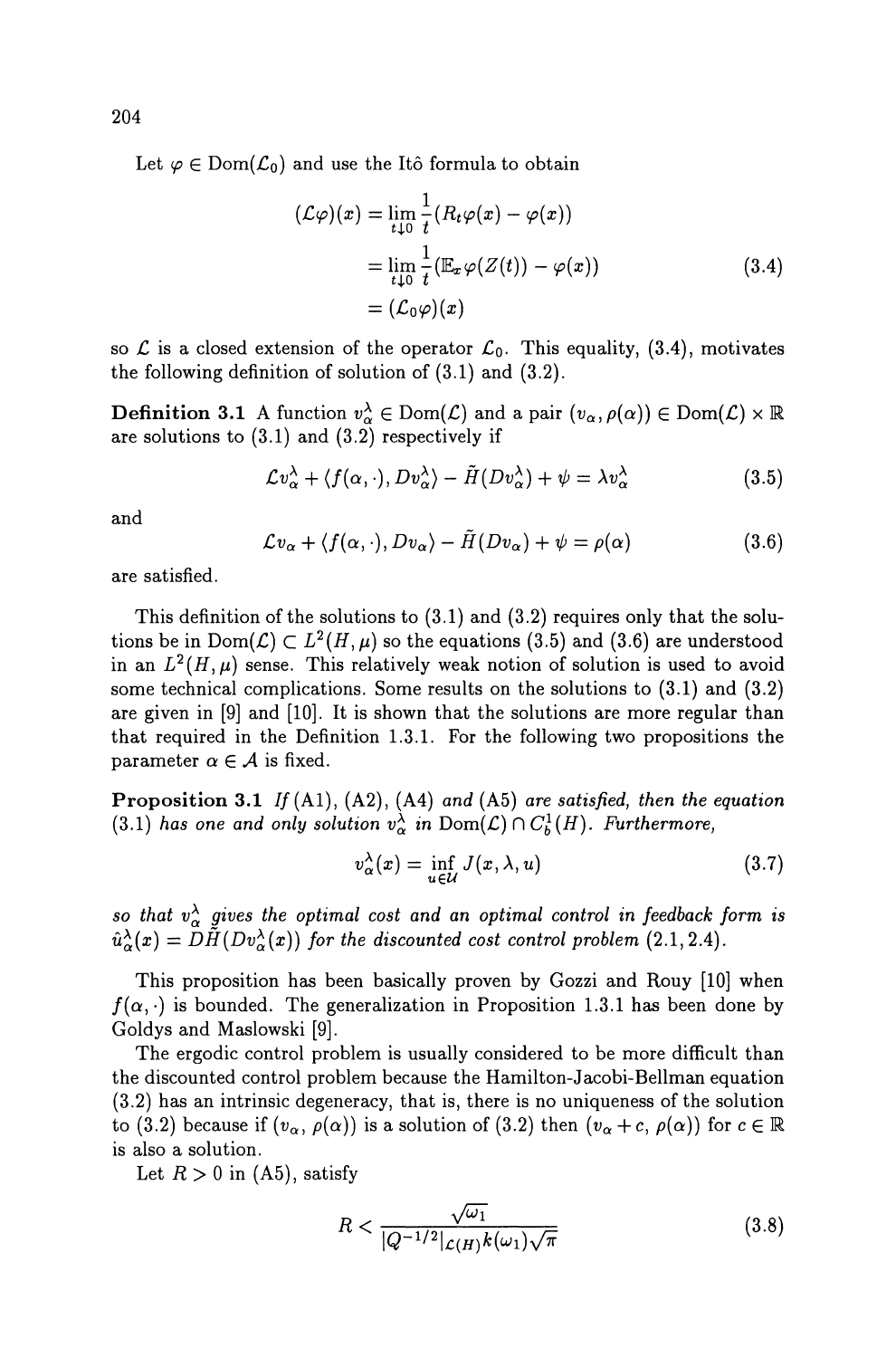where  $\omega - \beta > 0$ ,  $\omega_1 \in (0, \omega - \beta)$  is fixed and  $k(\omega_1) > 0$  is a constant depending only on  $\omega_1$  that is obtained from an upper bound on the Fréchet derivative of the Markov transition semigroup induced by the solution of (2.1) with  $u \equiv 0$ .

The following proposition is a " $W^{1,2}(H,\mu)$ -version" of a result in [9] on the existence and the uniqueness of a solution to the ergodic Hamilton-Jacobi-Bellman equation. While the existence result is weaker than the one in [9], the family of solutions for uniqueness is enlarged. The parameter  $\alpha \in \mathcal{A}$  in the following proposition is fixed and

$$
\mathcal{W} = \{ \varphi \in W^{1,2}(H,\mu) \mid \varphi \in \text{Dom}(\mathcal{L}), \ ||D\varphi|| < \infty
$$

$$
|\varphi(x)| + |\mathcal{L}\varphi(x)| \le k(1+|x|^q) \text{ for all } x \in H
$$
and some positive real numbers  $k$  and  $q \}.$ 

**Proposition 3.2** *If* (A1), (A2), (A4), (A5) *with*  $\omega - \beta > 0$  *and* (3.8) *are satisfied then there is a unique solution*  $(v_\alpha, \rho(\alpha)) \in (W \times C(H)) \times \mathbb{R}$  of (3.2). *such that*  $v_{\alpha}(0) = 0$ . *Furthermore,* 

$$
\rho(\alpha) = \inf_{u \in \mathcal{U}} \tilde{J}(x, u)
$$

so that  $p(\alpha)$  is the optimal cost and an optimal control in feedback form is  $\hat{u}_{\alpha}(x) = D\hat{H}(Dv_{\alpha}(x))$  for the ergodic control problem (2.1, 2.5).

Consider the equation (2.1) with the true parameter value  $\alpha_0 \in A$ , that is,

$$
dX(t) = (AX(t) + f(\alpha_0, X(t)) - \tilde{u}(t))dt + Q^{1/2}dW(t)
$$
  
 
$$
X(0) = x
$$
 (3.9)

where

$$
\tilde{u}(t) = D\tilde{H}(Dv_{\alpha(t)}(X(t)))\tag{3.10}
$$

where  $(\alpha(t), t > 0)$  is an adapted, measurable, A-valued process satisfying

$$
\lim_{t\to\infty}\alpha(t)=\alpha_0\qquad\text{a.s. }\mathbb{P}
$$

and  $v_{\alpha}$  is given in Proposition 1.3.2. For notational simplicity, let  $v = v_{\alpha}$  and  $\rho=\rho(\alpha_0)$ .

**Proposition 3.3** *If*  $(A1)$ – $(A5)$  *are satisfied,*  $\omega - \beta > 0$  *and the inequality* (3.8) *are satisfied, then* 

$$
J(x,\tilde{u})=\rho(\alpha_0)
$$

*for each*  $x \in H$ *, that is, the adaptive control*  $\tilde{u}$  *given by (3.10) is self-optimizing for the ergodic control problem* (2.1, 2.5).